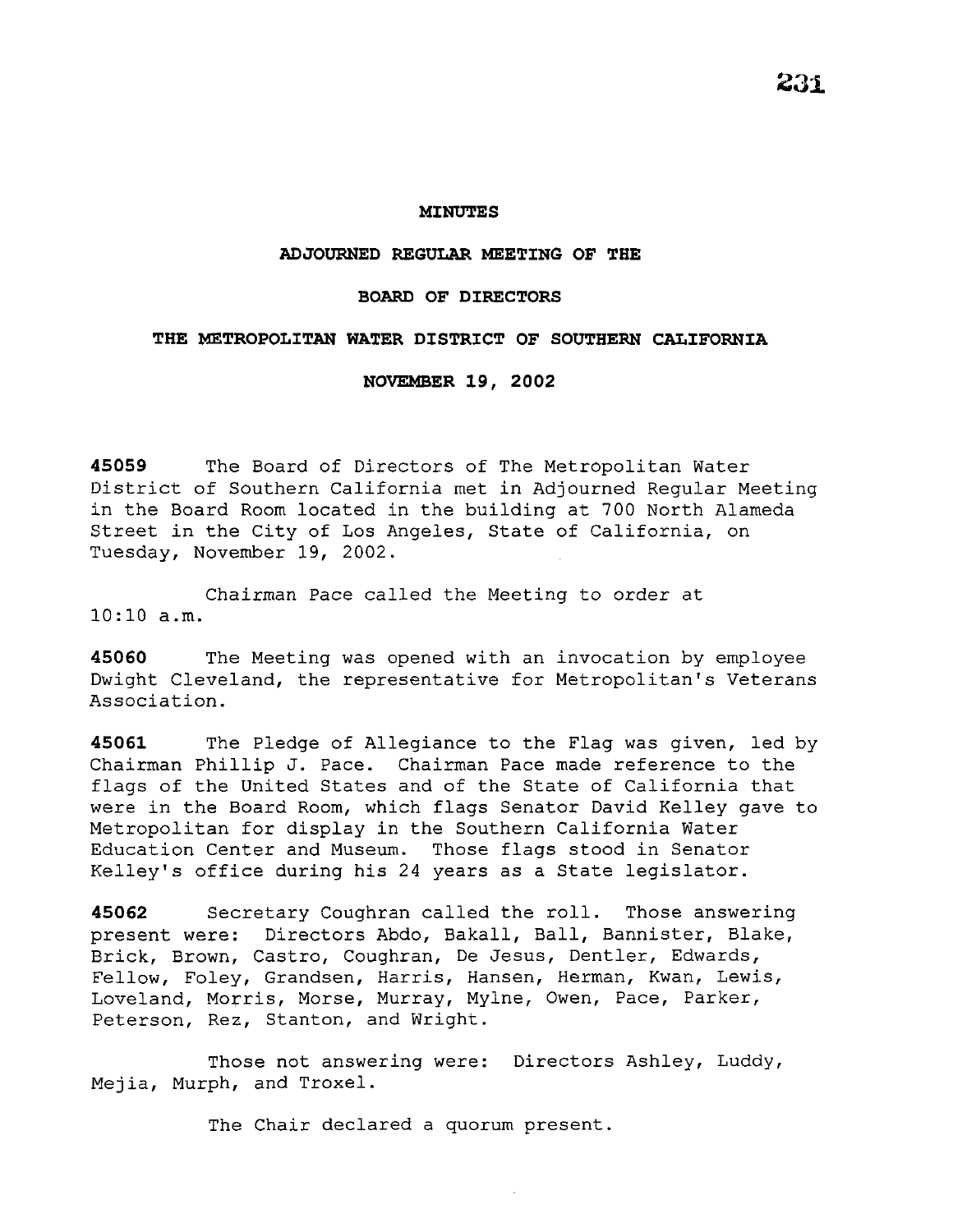**45063** Chairman Pace invited members of the public to address the Board on matters within the Board's jurisdiction.

Conner Everts of the Southern California Watershed Alliance spoke in favor of conservation programs and applauded the staff and the Board in their efforts to continue the highefficiency clothes washer program, the outdoor water usage project, and the upcoming public outreach program to seek water use efficiency.

The Chair introduced Jacqueline Smith, member of the board of the Foundation for the Southern California Water Education Center, and Dr. Jerome Silverman, chairman of the board of Golden Security Bank.

**45064** There being no objection, the Chair ordered the reading of the Minutes of the Meetings of October 8 and 22, 2002, dispensed with, copies having been mailed to each Director.

Director Blake moved, seconded by Director Fellow and carried, approving the foregoing Minutes as mailed.

Director Hansen requested to be recorded as abstaining.

**45065** Chairman Pace presented to Director Emeritus George Wein a Commendatory Resolution for his service on Metropolitan's Board from 1993 to 2002, representing the City of Los Angeles.

**45066** Chairman Pace reported there were no new committee appointments.

**45067** Chairman Pace reported that on October 21 he attended a signing ceremony at La Verne City Hall with Director De Jesus for the Live Oaks Conjunctive Use Agreement with Three Valleys Municipal Water District and the city of La Verne. On November 8 Metropolitan, the Foundation for the Southern California Water Education Center, and the Western Center hosted a reception for retiring Senator David Kelley with a western barbecue held at Diamond Valley Lake in Hemet. Several city and state officials joined with Metropolitan's board members and guests in this tribute.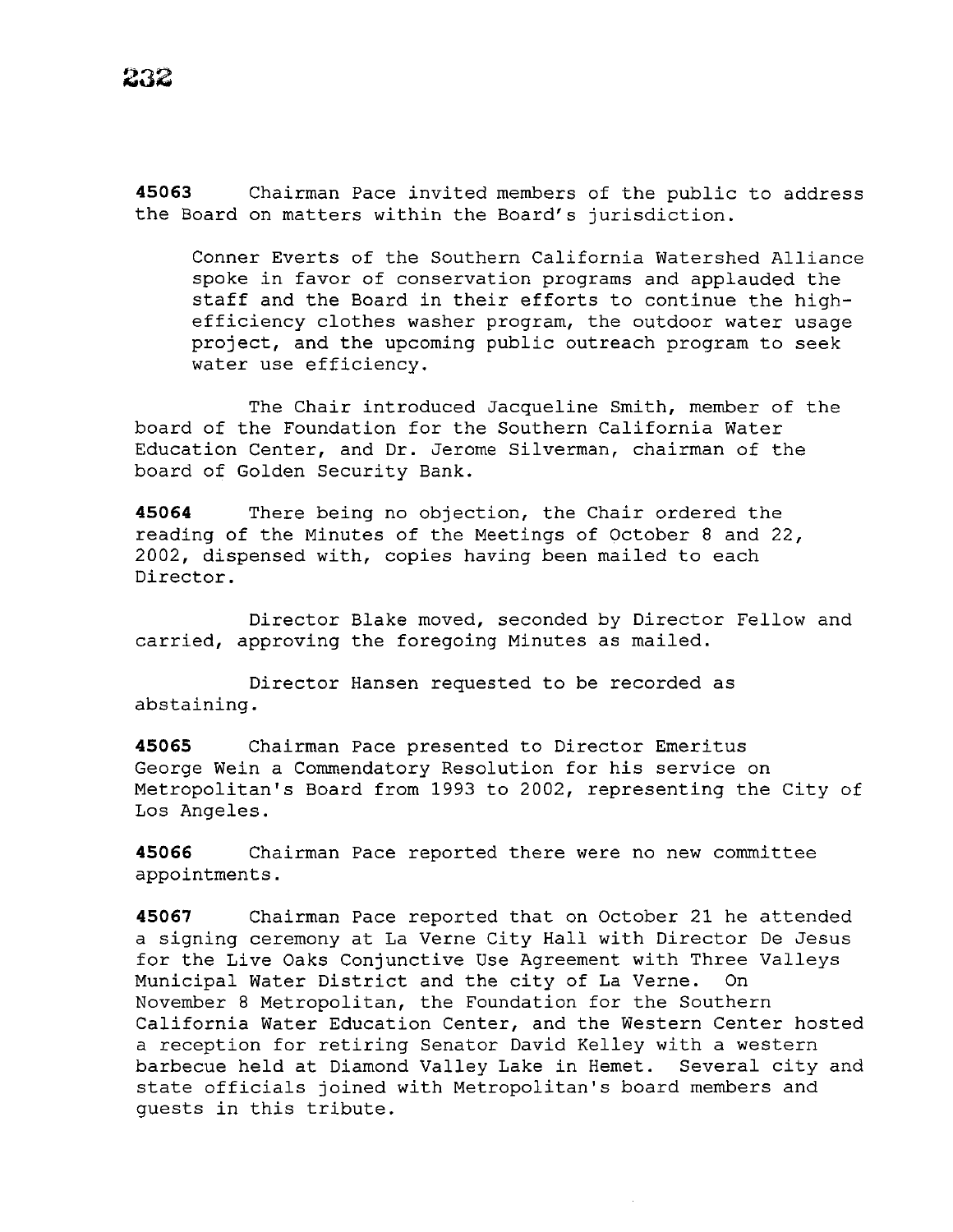Chairman Pace congratulated those Directors who recently won their reelection bids and appointment for public offices, as follows:

| Director Anthony Fellow | Upper San Gabriel Valley Municipal Water<br>District                 |
|-------------------------|----------------------------------------------------------------------|
| Director Willard Murray | West Basin Water Replenishment District                              |
| Director Glen Peterson  | Las Virgenes Municipal Water District                                |
| Director Harold Ball    | Helix Water District                                                 |
| Director Marion Ashley  | County of Riverside Board of Supervisors<br>5 <sup>th</sup> District |
| Director Bud Lewis      | Mayor of Carlsbad                                                    |
| Director David De Jesus | President of Covina Irrigating Company                               |

**45068** Regarding the Colorado River, Bay-Delta and CALFED matters, and the summary of District activities, Chief Executive Officer Gastelum referred to his activity report dated November 7, 2002, which was distributed earlier.

Chief Executive Officer Gastelum commented on the passage of Proposition 50 in the recent election, and stated that he planned to bring to the Board new water management programs for Metropolitan and its member agencies to take advantage of Proposition 50 opportunities.

At the request of the Chairman of the Water Planning, Quality and Resources Committee, Chief Executive Officer Gastelum called on Water Resource Management Assistant Group Manager Falagan to give his report on the Central Pool Augmentation Project. Mr. Falagan gave an update on the CPA Project, providing an overview on the timing and the need for the project. He stated that the project had several objectives that were identified in the EIR the Board approved in 1995--to meet total treated water demands within the Central Pool service area, to strengthen the water system reliability, and to increase operational flexibility for Metropolitan's system. With the aid of slides, Mr. Falagan then described the CPA Project Components, the Central Pool Service Area, the development and timing of the project, and current activities relating to the project.

Following a discussion on reliability and transportation needs, the construction timeline, the need for the project, and the proposed costs, staff was requested to again place this item on next month's Water Planning, Quality and Resources Committee agenda.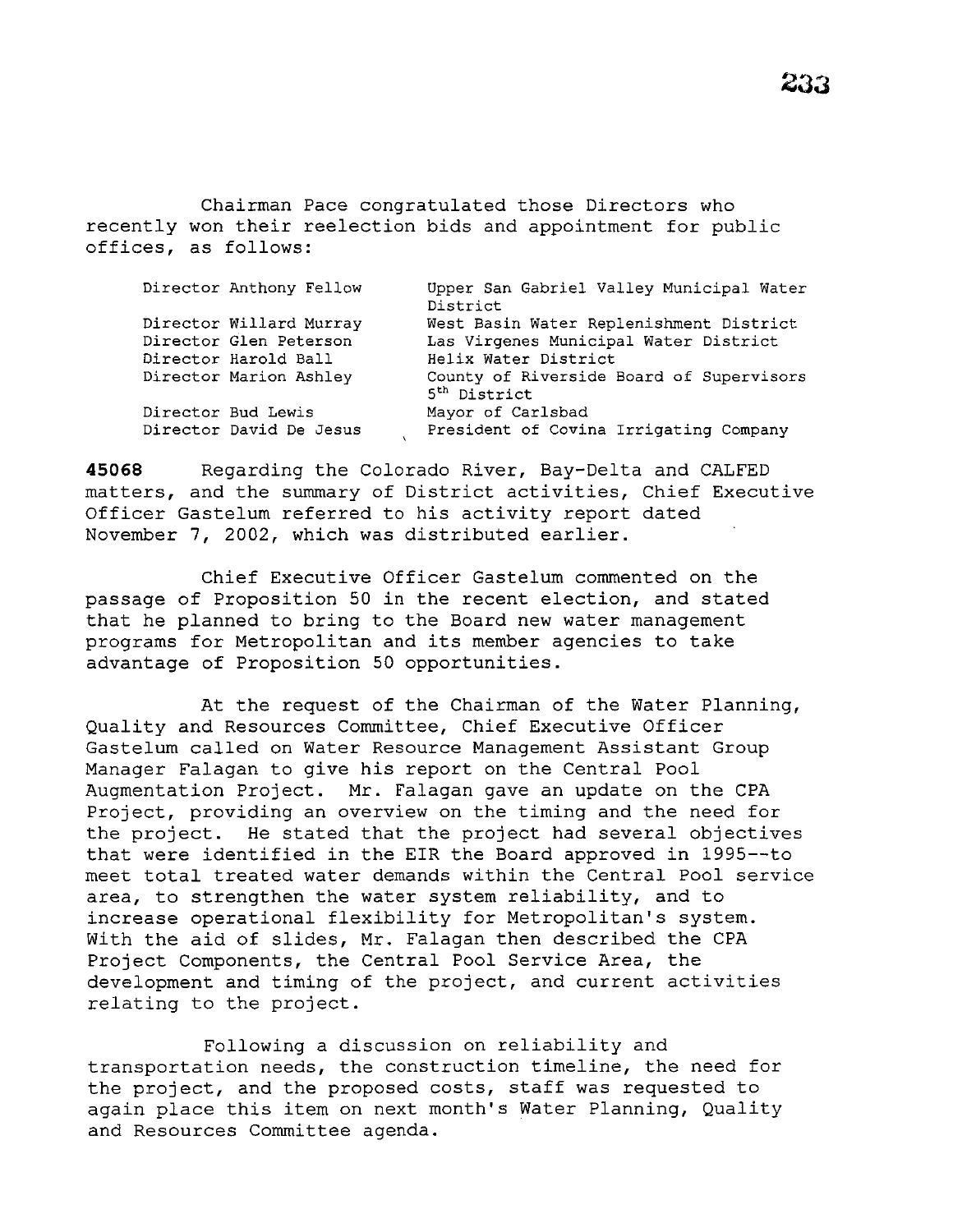With the aid of a video, Water System Operations Group Manager Wicke reported on the complete shutdown of the Colorado River Aqueduct October 1-15. Mrs. Wicke stated that another shutdown is scheduled for February 4-18, 2003.

**45069** Regarding Legal Department activities, General Counsel Kightlinger referred to his activity report for October 2002, which was distributed earlier.

General Counsel Kightlinger also highlighted other matters of interest to Metropolitan. He reported that Shank Balfour/Beatty, the contractor, had served Metropolitan with two new litigation cases on the Arrowhead East and Arrowhead West tunnels, part of the Inland Feeder Project. The contractor's claims were denied, and Metropolitan will now move forward with discovery.

Regarding the electric industry restructuring, General Counsel Kightlinger reported that the California Department of Water Resources (DWR) had been pursuing an arbitration proceeding with Southern California Edison in the matter of DWR's contract with Edison. This resulted in potential overbilling, the main subject of the arbitration. A settlement has been reached with Edison to pay DWR \$30 million for energy costs and potential over-billing. This would give Metropolitan a return of \$15-20 million in terms of rebates on power costs.

Director Castro commented on news articles relating to fraud in the electric utility industry, and inquired whether Metropolitan is pursuing any remedy against companies that may have fraudulently victimized Metropolitan in entering into these contracts. General Counsel Kightlinger responded that staff from the Legal Department and the Chief Executive Officer's Department had been reviewing the contracts. After a full analysis and if any fraudulent measures are found, Metropolitan will consider whether to intervene in current lawsuits or to pursue its own actions. Director Castro requested that this item be agendized and a report be given to the Board.

General Counsel Kightlinger also reported that *amicus*  briefs would be filed by Metropolitan in *Rio* Grande *Silvery Minnow v. Keys,* a case in New Mexico; and in *Miccosukee Tribe of Indians of Florida,* et *al. v. South Florida Water Management*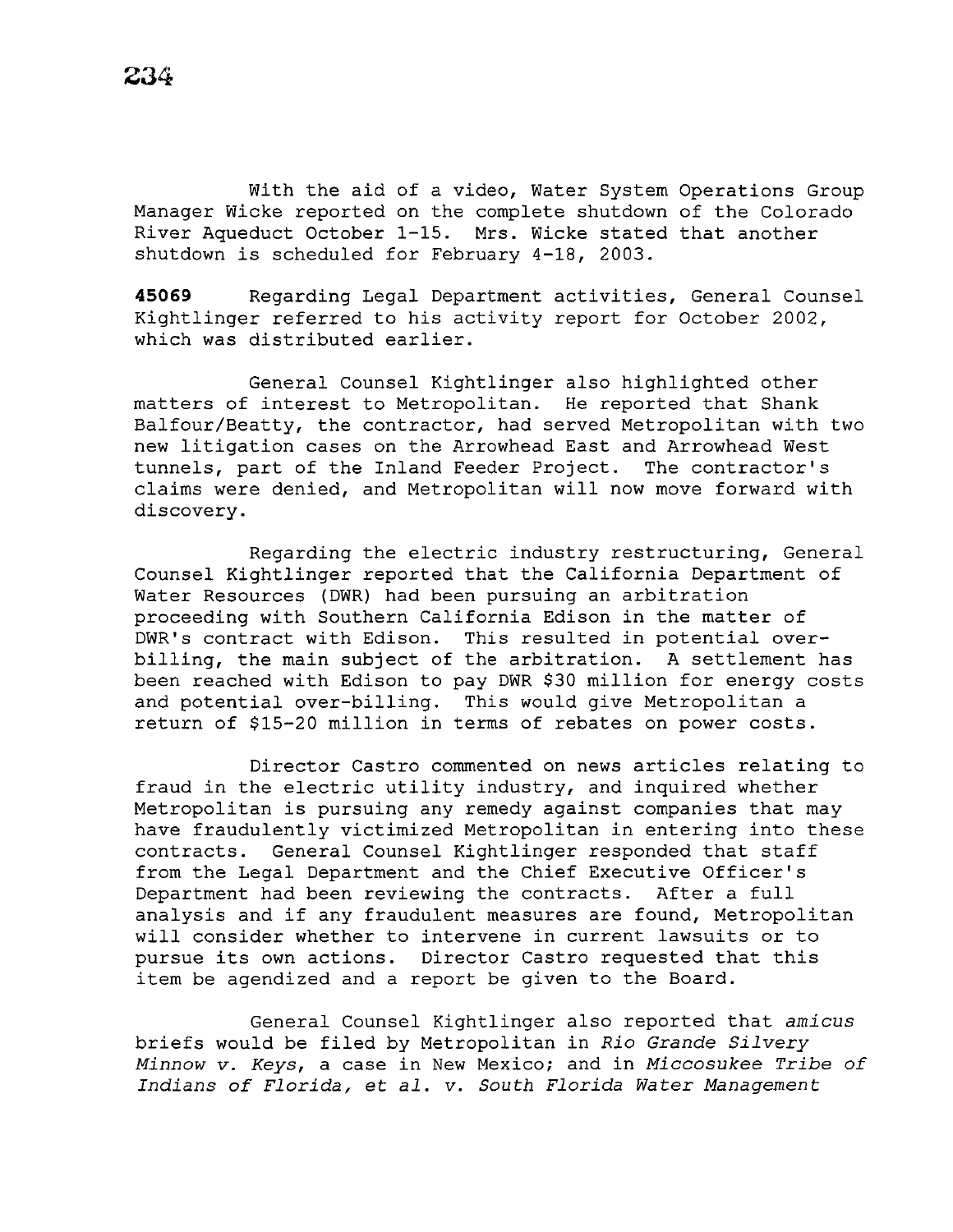*District.* Both cases have the potential to impact Metropolitan's operations and water storage programs.

Mr. Kightlinger noted that former General Counsel Roderick Walston, now Deputy Solicitor for the U.S. Department of Interior, is handling the briefing and preparation on the *Rio Grande Silvery Minnow* case and has provided Metropolitan with information on that matter. Mr. Kightlinger announced that Mr. Walston had published two recent law review articles, with copies available in the Legal Department.

**45070** General Auditor Riss gave a summary report of the Audit Department's activities for the month of October. He noted that a traditional report was issued on the agreement with Eurest Dining Services, which report was identified as low risk exposure. In addition, three report cards were completed on the WINS New Rate Structure Implementation, the Oracle Financials Update Project, and the Supervisory Control and Data Acquisition Upgrades, with all indicating low current exposures.

**45071** Ethics Officer Anderson thanked Director Brick for inviting her participation in the new Directors' orientation program. As a result of being involved with more in-service presentations and being interviewed for an article in *People Interactive,* she reported that there has been a positive increase in employees and staff members asking questions and inquiring about policies. Ms. Anderson also reported on publishing the proposed amendments to the Statement of Economic Interest and the Conflict of Interest Code for public comment, with the assistance of the General Counsel. The amendments will be brought to the Board for action next month.

**45072** The reports of the Standing Committees are as follows:

Chairman Pace reported that at the Executive Committee meeting on October 22, the committee approved Agenda Items 8-7, 8-8, and 9-6. Chairman Pace requested that Item 9-6 be moved to the Consent Calendar. The Executive Committee heard reports from Board Executive Officer Ivey and Vice Chairman Foley. On behalf of the Subcommittee on Rules and Ethics, Board Executive Officer Ivey reported that Congressman Ed Pastor of Arizona addressed the subcommittee on current issues and acknowledged Metropolitan's work on the California 4.4 Plan. The subcommittee approved the proposed items for November and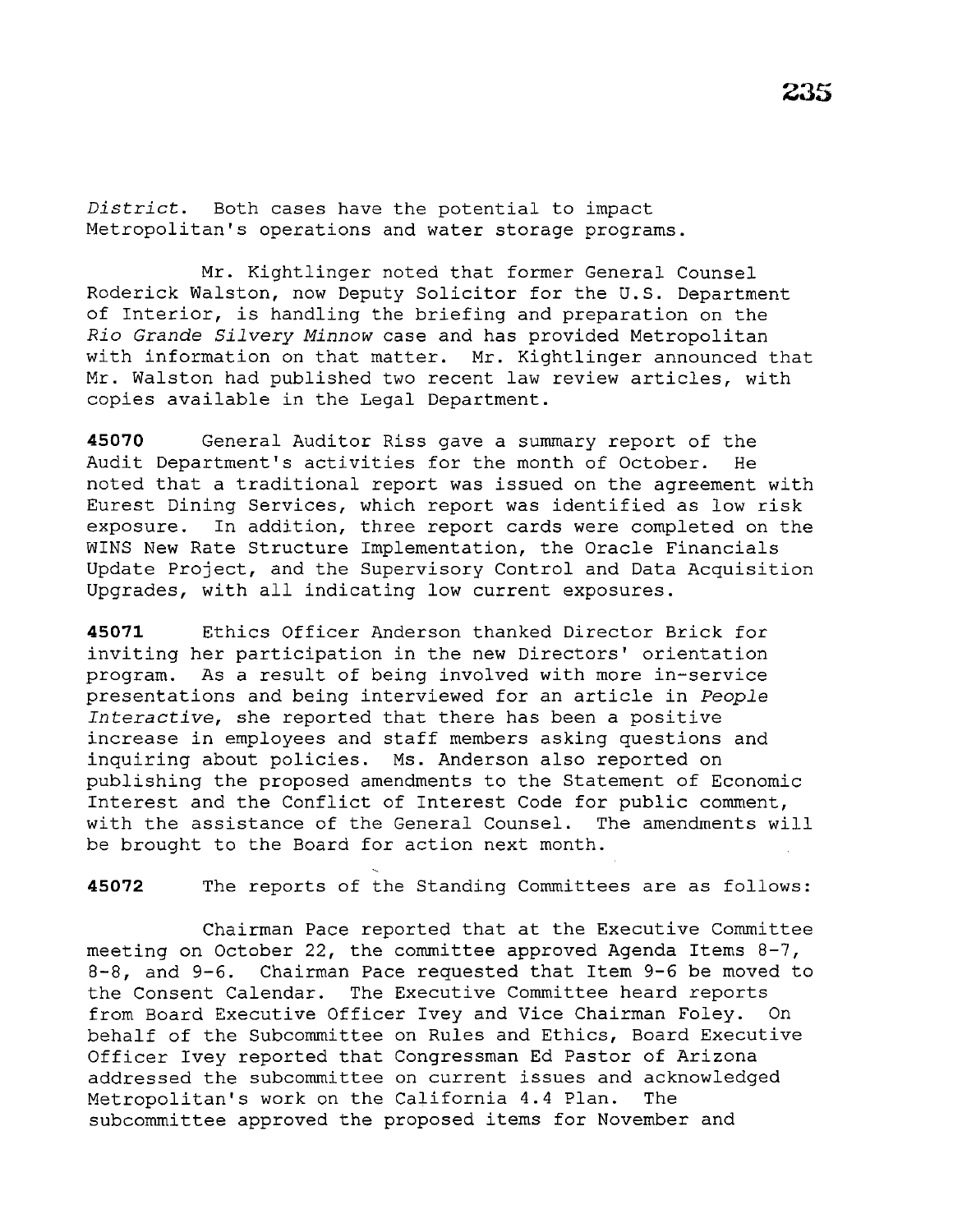December, and the Ethics Officer gave an update of recent activities. Vice Chairman Foley reported on the activities of the Colorado River Board. Chairman Pace also reported that he would be reviewing the committee structure.

Asset, Real Estate and Infrastructure Policy Committee Chairman Peterson reported the committee approved Agenda Item 8-4. The committee heard reports on the updated surplus property guidelines and procedures, and on the recording of desert properties.

Budget, Finance and Investment Committee Chairman Castro reported the committee unanimously approved Agenda Item 8-2. He announced that the quarterly meeting of the committee to consider investments, originally scheduled for November 26, has been cancelled and will be rescheduled.

Communications, Outreach and Legislation Committee Chairman Fellow reported that Metropolitan, in partnership with Western Municipal Water District, exhibited education programs at the Science and Technology Education Partnership conference at the Riverside Convention Center November 1-2. On November 12 a water forum was held in Fullerton. On November 13 a workshop was held in the San Gabriel Valley with city officials and members of local water boards to receive an update on regional water issues. This was followed by an inspection trip to Diamond Valley Lake. A report on the inspection trips program was complete and would be distributed. Committee Chairman Fellow also reported the committee approved Agenda Item 9-5, and requested that it be moved to the Consent Calendar. The legislative representatives in Washington, D.C. and Sacramento gave reports on current activities.

Engineering and Operations Committee Vice Chairman Murray reported the committee approved Agenda Items 8-1 and 9-2, and he requested that Item 9-2 be moved to the Consent Calendar. The committee deferred Agenda Item 9-1, the agreements for the Hayfield Groundwater Storage Program, to the December meeting. The committee heard oral reports on the October 2002 Colorado River Aqueduct shutdown and on the feasibility of hydroelectric pumped-storage power generation potential using Copper Basin.

Legal, Claims and Personnel Committee Chairman Owen reported the committee approved Agenda Items 8-3, 9-7, 9-8, and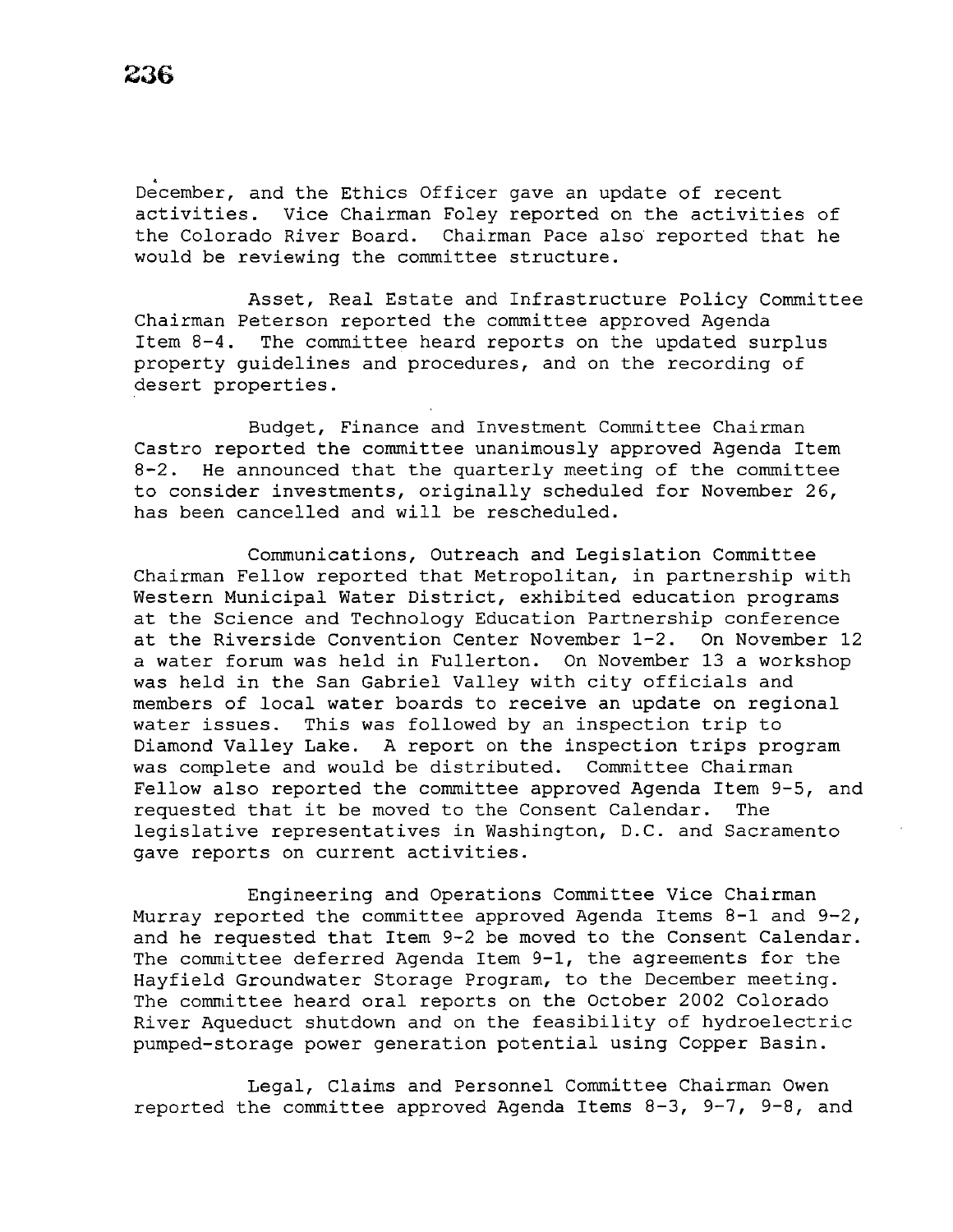9-9. He requested Items 9-7, 9-8, and 9-9 be added to the Consent Calendar. The committee heard a report on two cases in which Metropolitan will be joining in *amicus* briefs, and a report on Metropolitan's coordinated use of dry-year supply programs.

Director Dentler commented on the excellent report on diversity in Metropolitan's work force. She noted that diversity reports were done semiannually, with the next one due in April and looked forward in the discussion of it at the<br>Legal, Claims and Personnel Committee meeting. Director Dentler Legal, Claims and Personnel Committee meeting. shared some of her observations with the current report, which she hoped would help to lay the groundwork for the April report.

Water Planning, Quality and Resources Committee Chairman Morse reported the committee approved Agenda Items 9-3 and 9-4 and requested that they be moved to the Consent Calendar. Reports were given on Bay-Delta and State Water Project matters, a water supply update, and the Integrated Resources Plan Update report. The committee deferred the report on the status of the Central Pool Augmentation Project, to be heard at today's Board Meeting (see M.I. 45068).

Director Bannister moved, seconded by Director Blake and carried, and the Board approved the Consent Calendar Items, **M.I. 45073** through **M.I. 45088** as follows:

**45073** Adopted the California Environmental Quality Act (CEQA) determination and authorized (a) the Chief Executive Officer to negotiate and execute new bilateral contracts, in form approved y the General Counsel, with a maximum term of five years for the sale of capacity and energy from some of Metropolitan's small hydroelectric generation plants pursuant to the California Public Utilities Commission procurement process described in the letter signed by the Chief Executive Officer on October 29, 2002; and (b) the Chief Executive Officer to negotiate and execute new bilateral contracts, in form approved by the General Counsel, with a maximum term of five years for load sheds from Hinds pumping plant and possibly supplemental load sheds from the Gene and Intake pumping plants.

**45074** Adopted the CEQA determination and (a) approved an increase in Appropriation No. 15396 in the amount of \$65,000 against which to charge expenses associated with the issuance of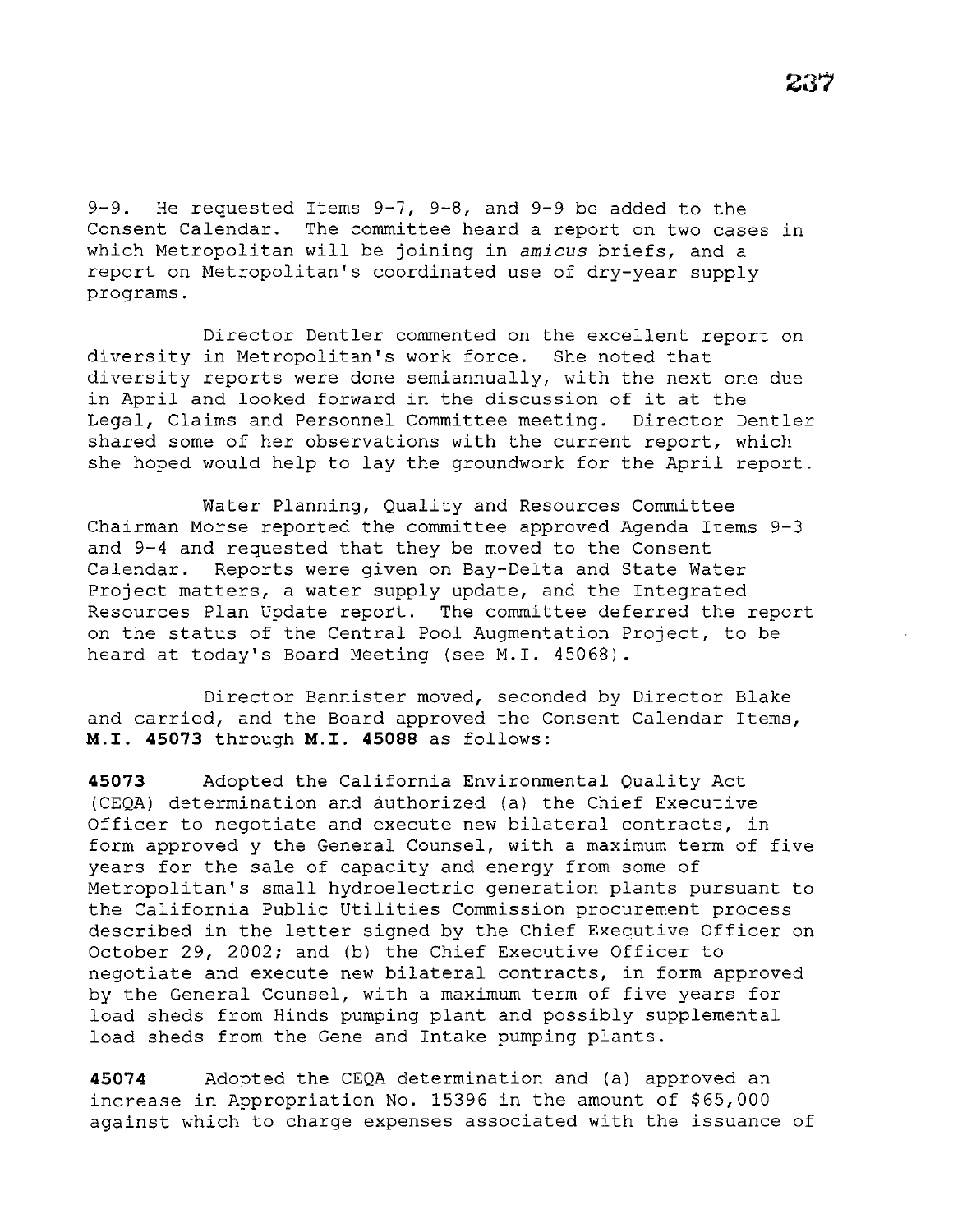debt; (b) approved an increase in Appropriation No. 15372 in the amount of \$135,000 against which to charge expenses associated with the issuance of debt and interest rate swaps; and (c) authorized the Chief Executive Officer to effect such reimbursement to the extent permitted under federal laws and regulations in accordance with instructions from bond counsel, as set forth in the letter signed by the Chief Executive Officer on October 28, 2002.

**45075** Adopted the CEQA determination and in accordance with the negotiated labor agreements with Metropolitan's four bargaining units, adopted **Reso1ution 8827** increasing Metropolitan's contributions to the medical plans maintained by Public Employees' Retirement System for employees and annuitants in classifications represented by these units, said changes to be effective January 1, 2003 through December 31, 2003, as set forth in the letter signed by the Chief Executive Officer on October 28, 2002, said Resolution entitled:

## **RESOLUTION FIXING THE EMPLOYER'S CONTRIBUTION UNDER THE PUBLIC EMPLOYEES' MEDICAL AND HOSPITAL CARE ACT**

**45076** Adopted the CEQA determination and authorized the Chief Executive Officer to enter into an agreement in an amount not to exceed \$600,000 to acquire ten acres of off-site mitigation lands for the Inland Feeder Project in compliance with the requirements of the amended biological opinion issued by the United States Fish and Wildlife Service, as set forth in the letter signed by the Chief Executive Officer on October 28, 2002.

Directors Ball, Lewis, Loveland, and Parker requested to be recorded as abstaining.

**45077** Adopted the CEQA determination and authorized (a) \$200,000 in Appropriation No. 15334 (No. 3) from the Construction Funds; and (b) all work in advance of award of a construction contract for site grading at the Southern California Water Education Center and Western Center at the Diamond Valley Lake East Recreation Area, as set forth in the letter signed on behalf of the Chief Executive Officer on October 16, 2002.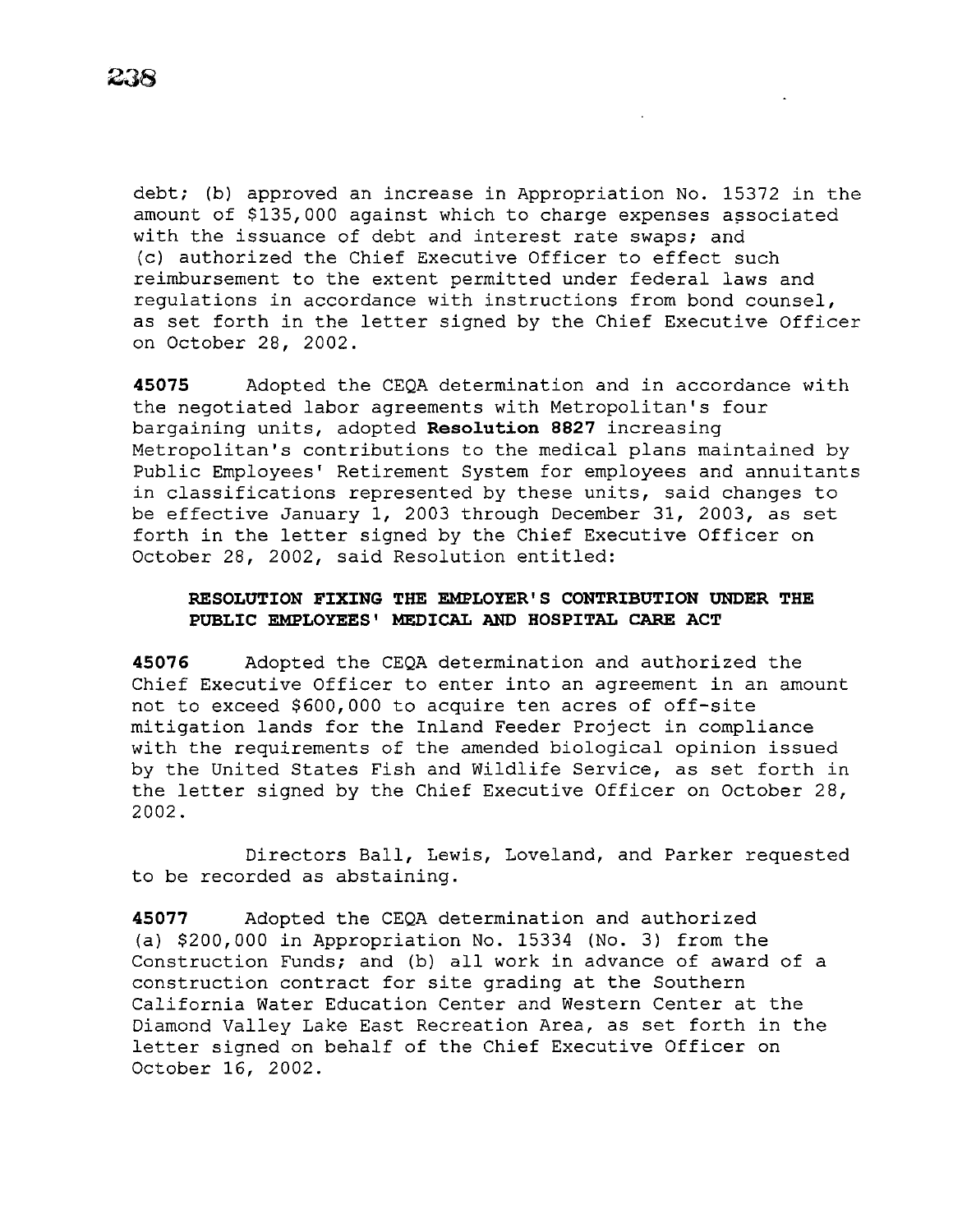**45078** Adopted the CEQA determination and authorized (a) an increase in Appropriation No. 15334 (No. 4) by \$1.7 million to a total of \$15.5 million from the Construction Funds and authorized all work in advance of award of a construction contract for supporting infrastructure at the Diamond Valley Lake East Recreation Area; and (b) the Chief Executive Officer to enter into agreement(s) for design services with the selected respondent(s) in an amount not to exceed \$1.4 million, as set forth in the letter signed by the Chief Executive Officer on October 16, 2002.

**45079** Adopted the CEQA determination and (a) granted conditional approval for Annexation No. 79, concurrently to Calleguas Municipal Water District and Metropolitan, conditioned upon receipt in full of annexation fee of \$168,104.40 to Metropolitan if completed by December 31, 2002, or if completed later, at the then current annexation charge rate; (b) approved Calleguas' proposed Plan for Implementing Water Use Efficiency Guidelines; and (c) adopted the resolution of intention **(Resolution 8828)** to impose water standby charge within the proposed annexation territory, substantially in the form of Attachment 3 to the letter signed on behalf of the Chief Executive Officer on October 16, 2002, *said* Resolution entitled:

# **RESOLUTION OF THE BOARD OF DIRECTORS OF THE METROPOLITAN WATER DISTRICT OF SOUTHERN CALIFORNIA GIVING NOTICE OF INTENTION TO IMPOSE WATER STANDBY CHARGES CONTINGENT UPON ANNEXATION**

Director Grandsen requested to be recorded as abstaining.

**45080** Adopted the CEQA determination and adopted (a) a resolution **(Resolution 8829)** granting Calleguas Municipal Water District's request for approval of Annexation No. 80, concurrently to Metropolitan and Calleguas, conditioned upon approval by the Ventura Local Agency Formation Commission, and establishing Metropolitan's terms and conditions for this annexation; (b) a resolution **(Resolution 8830)** to impose water standby charge at a rate of \$9.58 per acre or per parcel of less than one acre within the proposed annexation; and (c) authorized the Chief Executive Officer to enter into an agreement with Calleguas to pay a portion of the annexation fee through installments in accordance with Metropolitan's Administrative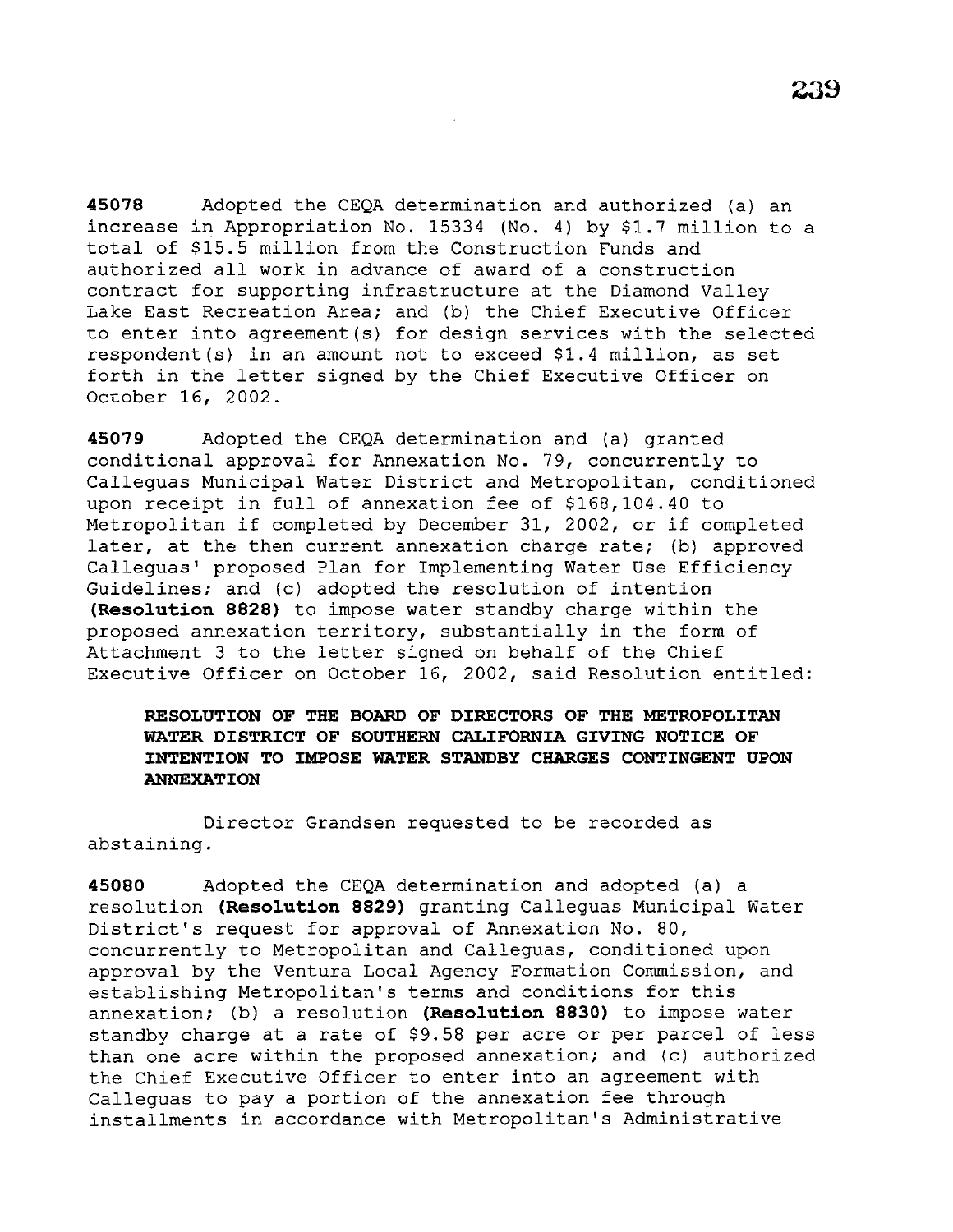Code Section 3106(b) and (c) and in form approved by the General Counsel, as set forth in the letter signed on behalf of the Chief Executive Officer on October 16, 2002, said Resolutions entitled:

- **Resolution 8829 RESOLUTION OF THE BOARD OF DIRECTORS OF THE METROPOLITAN WATER DISTRICT OF SOUTHERN CALIFORNIA CONSENTING TO CALLEGUAS MUNICIPAL WATER DISTRICT'S ANNEXATION NO. 80 AND FIXING THE TERMS AND CONDITIONS OF SAID ANNEXATION TO THE METROPOLITAN WATER DISTRICT OF SOUTHERN CALIFORNIA**
- **Resolution 8830 RESOLUTION OF THE BOARD OF DIRECTORS OF THE METROPOLITAN WATER DISTRICT OF SOUTHERN CALIFORNIA FIXING AND ADOPTING WATER STANDBY CHARGE CONTINGENT UPON CALLEGUAS MUNICIPAL WATER DISTRICT'S ANNEXATION NO. 80**

Director Grandsen requested to be recorded as abstaining.

**45081** Adopted the CEQA determination and awarded a fixed price construction contract in the amount of \$2.229 million to J.R. Pipeline Co., Inc. for the construction of the North Rim adit lining, as set forth in the letter signed by the Chief Executive Officer on October 31, 2002. Improvement would address access and worker safety concerns. Improved access would facilitate timeliness of monitoring and response capabilities for performing additional seepage control measures should they be required.

**45082** Adopted the CEQA determination and authorized the Chief Executive Officer to enter into a Water Management Program Agreement with Kern Delta Water District based on the contractual principles in the letter signed by the Chief Executive Officer on November 1, 2002, all in form approved by the General Counsel.

**45083** Adopted the CEQA determination and authorized pursuit of up to 205,000 acre-feet of one-year water transfer option agreements with various Sacramento Valley water districts, based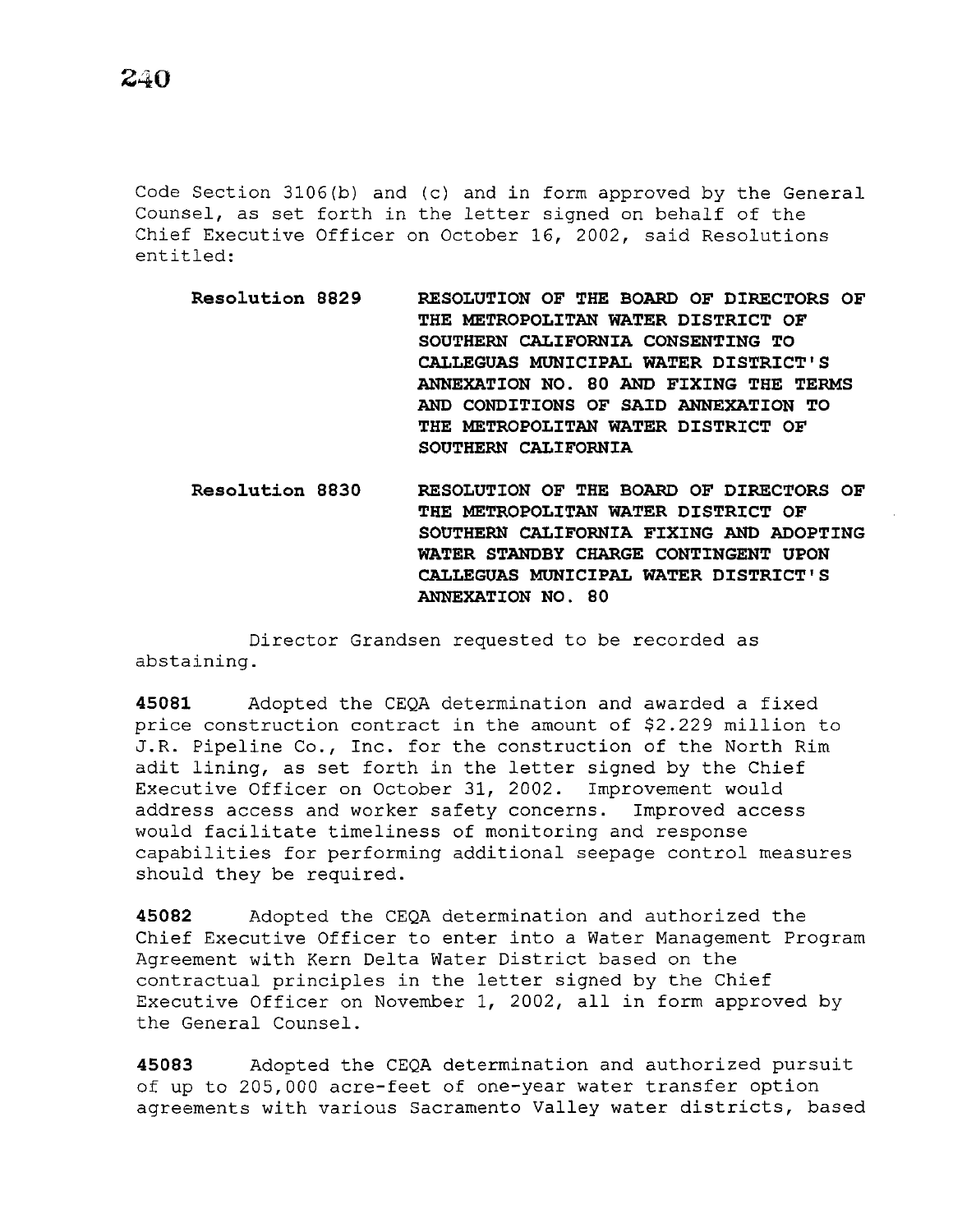on the principles in Attachment 1 to the letter signed by the Chief Executive Officer on November 1, 2002.

**45084** Regarding the region-wide public outreach program to seek water use efficiency for summer 2003 and beyond, Director Ball requested assurance that Metropolitan would reinstate the member agency group to provide coordination and effort. Director Ball also asked that \$75,000 be designated to The Water Conservation Garden at Cuyamaca College in the city of El Cajon.

Chief Executive Officer Gastelum stated that Metropolitan has been working with the member agencies on this program, and that there is a small group of the member agency conservation managers that meets regularly to review the conservation programs. In considering the programs that are worthy of financial contributions, a competitive process has been used, utilizing panel members from outside the District and member agency managers and their staff. Mr. Gastelum stated that it would be difficult to choose a particular project without going through the process.

The Board then adopted the CEQA determination and authorized the expenditure of \$2.374 million for a public outreach campaign aimed at reducing water use in Metropolitan's service area in summer 2003 and beyond, as set forth in the letter signed by the Chief Executive Officer on October 30, 2002.

Board Secretary Coughran requested to be recorded as abstaining.

Directors Harris and Stanton requested to be recorded as voting no.

**45085** Adopted the CEQA determination and amended Section 7305 of the Administrative Code regarding the "Revolving Door'' Policy as shown in Attachment 1 to the letter signed by the Ethics Officer on October 16, 2002.

Director Edwards requested to be recorded as voting no.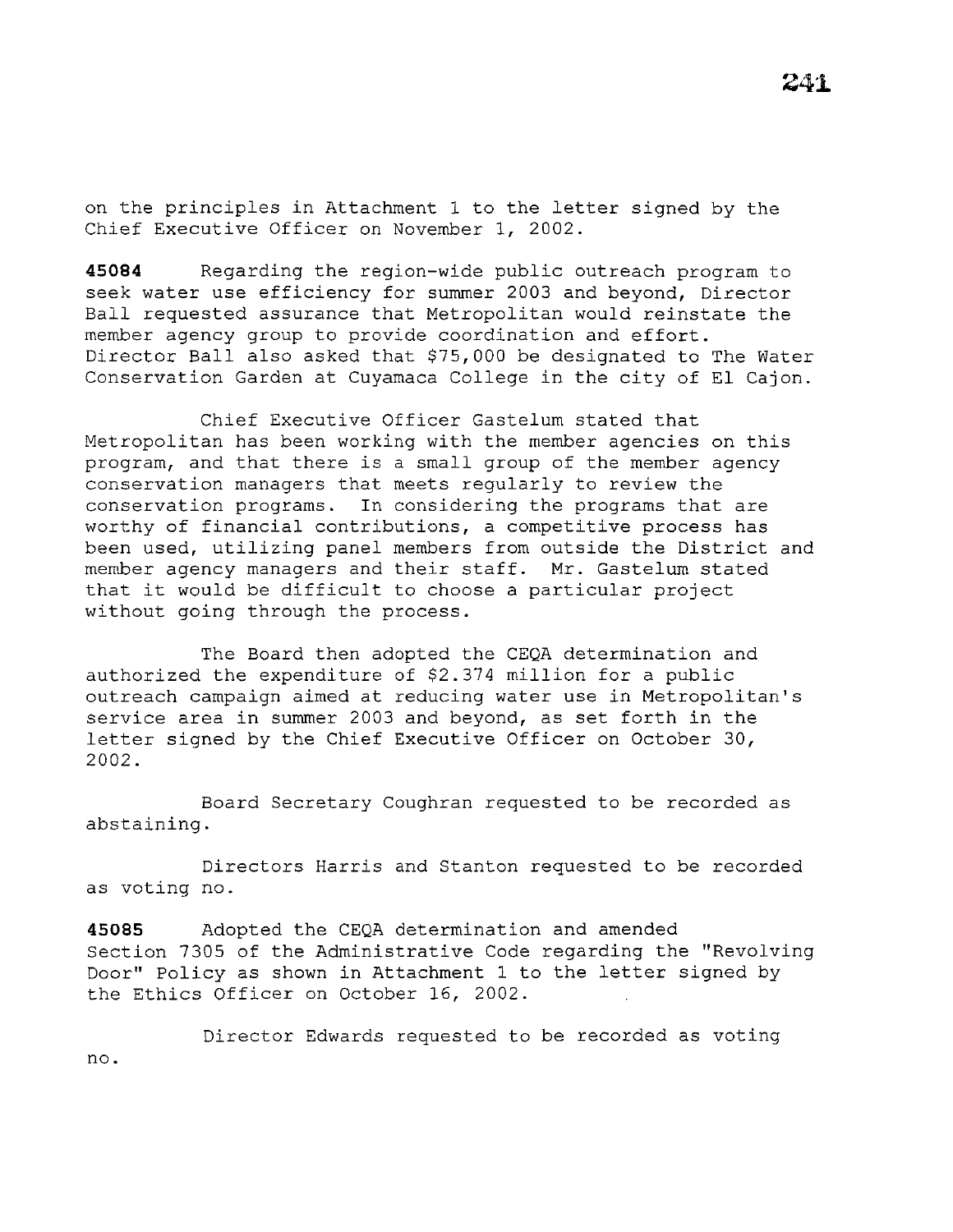**45086** Adopted the CEQA determination and authorized amendment to agreement with Flavell, Tennenbaum & Edwards to increase by up to \$75,000 the maximum amount to be paid for appraisal services and litigation support in the eminent domain action for the Inland Feeder Project entitled *Metropolitan Water District of Southern California v. Campus Crusade for Christ,*  San Bernardino Superior Court Case No. SCV 34598, as set forth in the confidential letter signed by the General Counsel on October 29, 2002.

Directors Ball, Lewis, Loveland, and Parker requested to be recorded as abstaining.

**45087** Adopted the CEQA determination and approved amendment to contract for litigation support and expert witness services with Geoscience Support Services by an increase of up to \$50,000 in *Metropolitan Water District* v. *Hartford Fire Insurance Co.,*  U.S.D.C. Case No. CV00-10536-GHK (MCx), as set forth in the confidential letter signed by the General Counsel on November 6, 2002.

**45088** Adopted the CEQA determination and approved the Memorandum of Understanding between The Metropolitan Water District of Southern California and the Management and Professional Employees Association/AFSCME Chapter 1001, as set forth in the confidential letter signed by the Chief Executive Officer on November 16, 2002.

Director Dentler requested to be recorded as abstaining.

**45089** The following communications were submitted to the Board for information:

- a. Status report for the Inland Feeder Program for activities through September 2002, signed by the Chief Executive Officer on October 28, 2002.
- b. Water supply update, signed by the Chief Executive Officer on November 1, 2002.

**45090** Director Blake moved, seconded by Director Murray and carried, approving the recommendation by the Executive Committee that the General Counsel performed at an "above expectation''